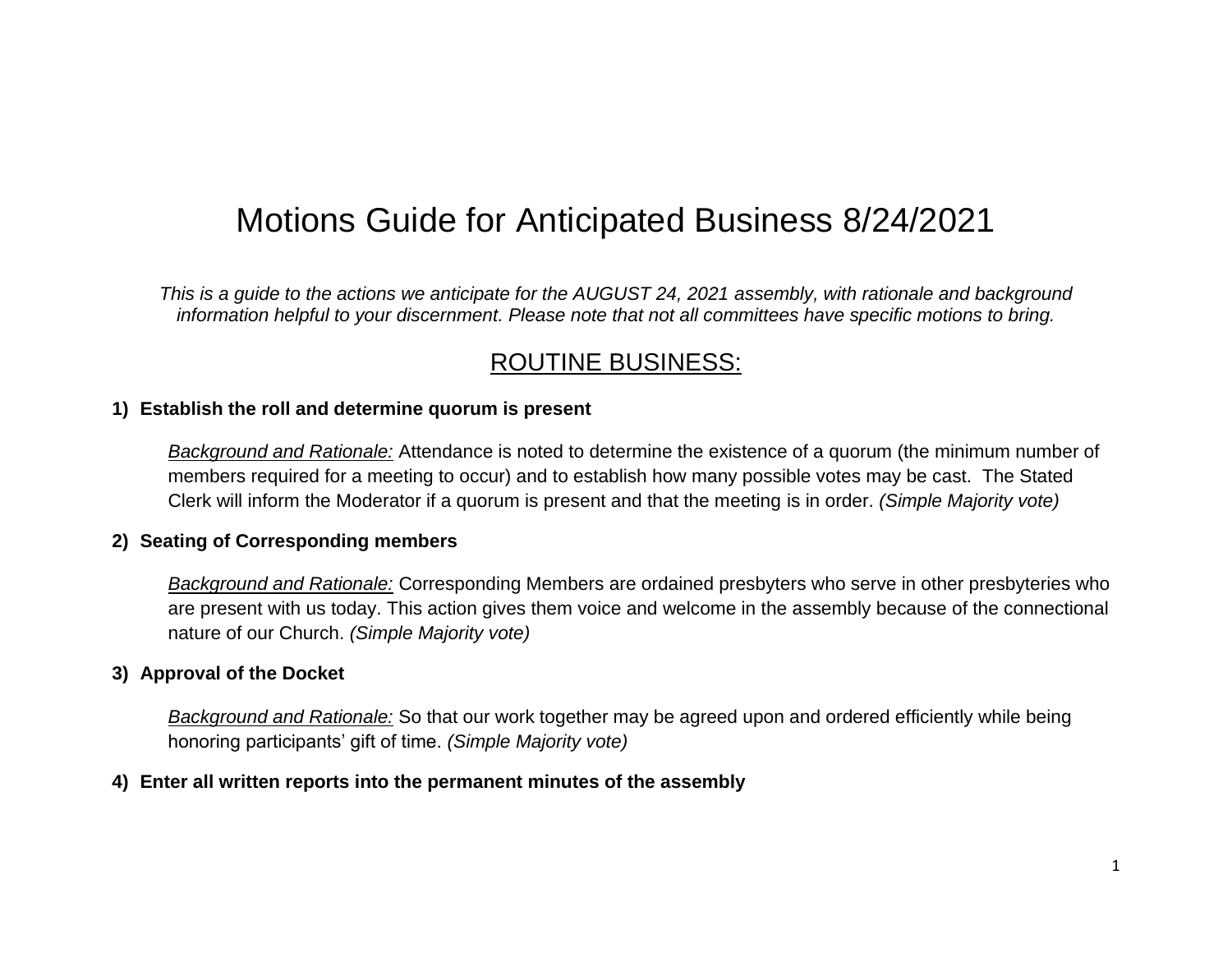*Background and Rationale:* This saves time by making one motion to enter all written reports into the permanent minutes rather than making a motion for each written report presented to the assembly. *(Simple Majority vote)*

**5) Omnibus motion (to receive the following specific reports prepared before the assembly:** *Leadership Team Report, Stated Clerk's Report, Visioning Team Report, Lead Presbyter for Transformation Report, Financial Reports, Reports of ACs (Nauvoo, Greenview, and Buffalo Hart) and Task Forces (Finance and Resources and CARE)*

*Background and Rationale:* The omnibus motion, or consent agenda, contains either reports of routine business or work designated by the assembly to other bodies of the presbytery. Receiving these items together maximizes our time together. However, any commissioner may simply request to have an item removed from the Omnibus motion to have it considered separately. *(Simple Majority vote)*

*Links to reports found in the omnibus motion can be found posted to the presbytery website here: <http://www.greatriverspby.org/february-13-meeting.html>*

# TREASURER REPORT:

# **6) Motion to approve the 2022 budget.**

### *Rationale:*

Bylaws: as an Admin team ex-officio, the Treasurer is required to develop a budget which Admin sends to Assembly for approval**.**

# **2022 Budget Narrative**

### **INCOME**

GRP elected to maintain per capita at its current level of \$22.46. If GA and Synod maintain their levels for 2022, the total per capita would remain \$35.25. I will inform you as soon as I learn of their rates.

- 1. Per Capita (PC)
	- 1. Membership from stats: 9,752. This number includes 38 for Green Valley which closed two years ago. Discounting that and assuming 85% covered by PC payments our expected headcount for income is 8,257 giving a per capita income of \$185,452.
- 2. Interest income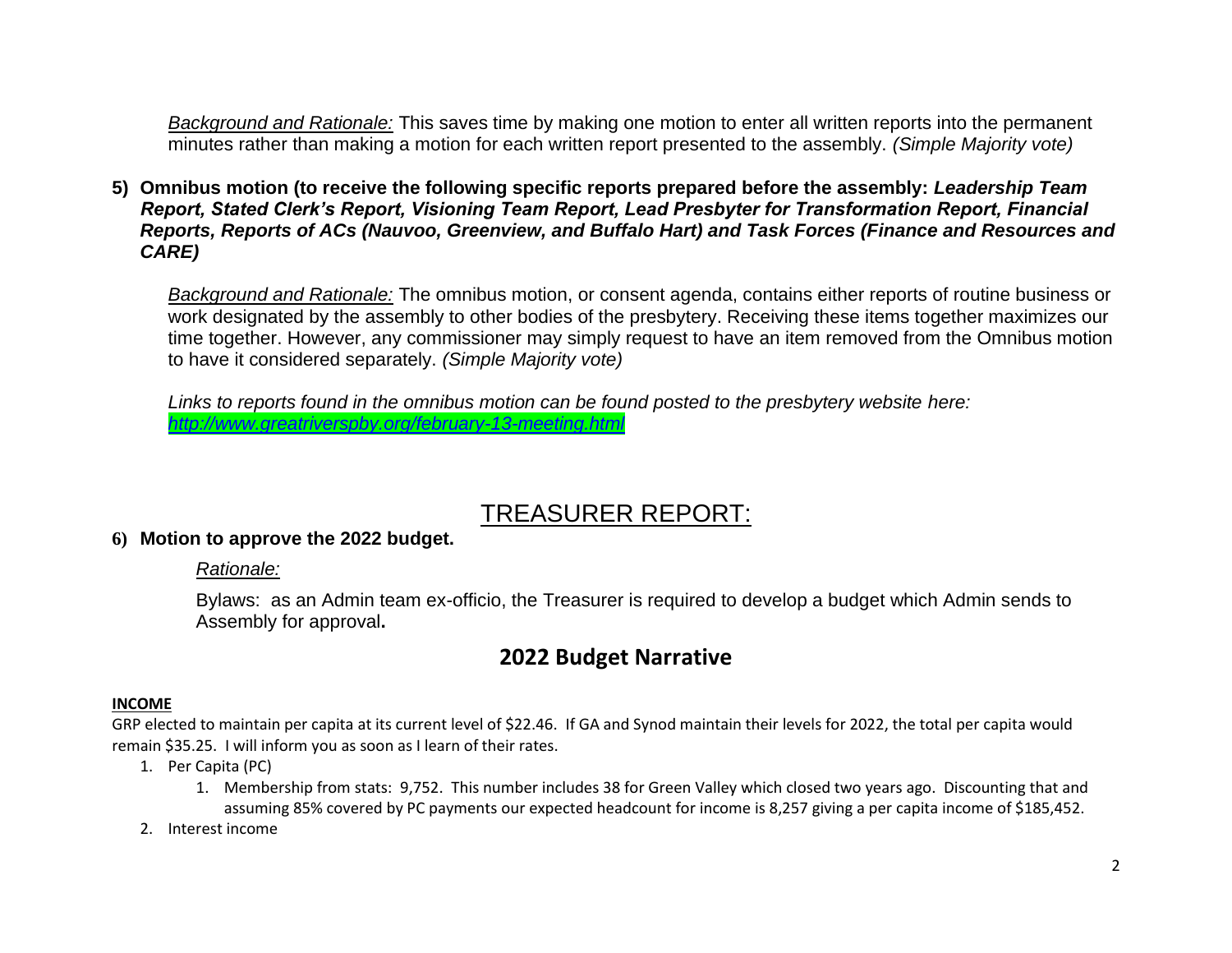Our interest income is derived from the remaining CD's that we have (\$75,000 in total). We anticipate those may need to be cashed in at the end of October. Checking account level is being monitored. Interest for 2022 will be about \$1,000.

1. Mission income.

Mission income has been falling similar to our per capita. If we ratio our mission income to the reduction in our membership, 2022 mission income is estimated to be \$61,600.

1. Dividends and Unrealized gains – from our investment account.

Although the last two years have seen investment gains of 18% and 12% and this year's gains are already 7% through June, there is no guarantee that this will continue in 2022.

The Finance Committee felt we should budget 5% of our account balance as of the end of June, making our unrealized gains for 2022 \$39,100.

1. Trust clause payments.

This is money currently being paid by Northminster Presbyterian Church for their succession from PCUSA. It runs out at the end of 2023.

2. **Total budgeted income for 2022 is expected to be \$298,652**.

#### **Expenses**

- 1. Presbytery Office Expenses the total is down about \$1,850 from 2021.
	- a. Our office lease ends in April of 2022 and will need to be renewed; the increase indicates the 4% higher rent we are paying.
	- b. Communications and service agreements totals are down \$2,100 because we have finished paying for POMA (the software database for our churches and pastors).
- 2. Meeting Expenses down \$900 from 2021.
	- a. We are assuming committee meetings will be about 50% Zoom and 50% in-person next year.
	- b. We reduced miscellaneous expense to more realistically reflect what has been spent in the past.
- 3. Administration Expense down about \$6,000 from 2021.
	- a. The big reduction in Admin expenses is because we plan to use the Presbytery's "Review of the Books" method rather than an official audit. We will need volunteers with accounting experience to help with this effort. Please contact me if you are interested.
	- b. We are assuming there will still be many people Zooming the quarterly Assembly meetings, hence the \$800 reduction.
	- c. 2022 is a year for the General Assembly meeting and we budgeted money to pay for our commissioners to have their own rooms.
	- d. Per capita giving to Synod and GA in 2021 is running behind levels from previous years at this time and we have had several church closings and one dismissal. While GRP per capita is on track for the year, we end up paying GA and Synod for the amount that churches under pay.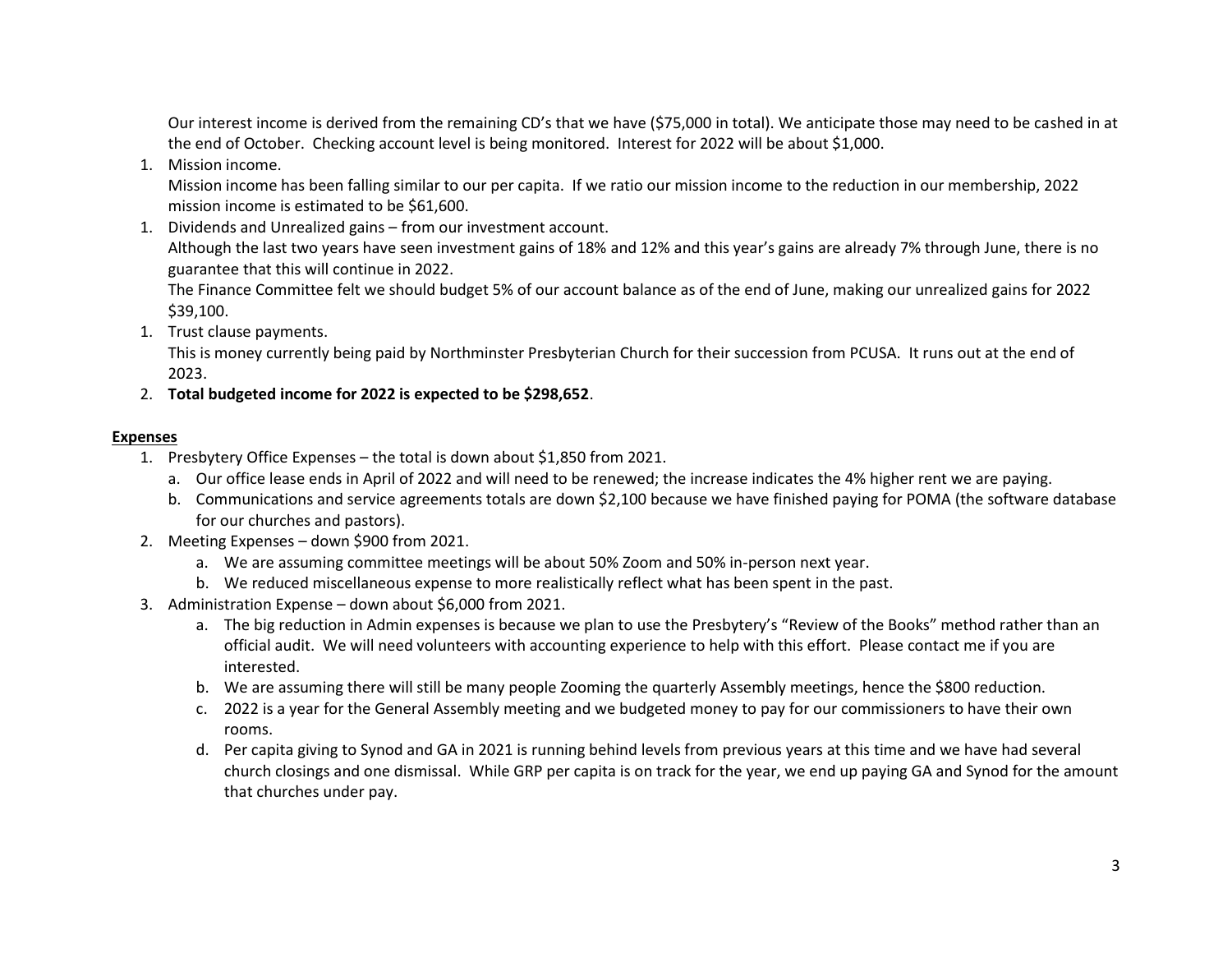

As a result, the unpaid per capita carried into 2022 from 2021 giving will be about the same level as 2021: \$21,400. We ask our churches to please fulfill their per capita payments to all entities as soon as they are able.

- 1. Mission Programs down \$9,000 from 2021.
	- a. We aligned the continuing education grants to what has been spent in the past for a \$2,000 reduction.
	- b. Visioning grants drop from 14% of total expenses to 13% based on the proposal from Visioning in 2020.
- 2. Committee on Ministry (COM) and CPM down \$6,400 from 2021.
	- a. We aligned the projected expenses to the actual amounts spent over the past several years.
- 3. Personnel
	- a. While normal personnel expenses are flat for next year, the following changes are noted:
		- i. Stated Clerk: \$3,000 to attend General Assembly, increase in hours to cover some of the part time Admin work
		- ii. Admin Assist: moved to a part time position.
		- iii. Slight increases in Bookkeeper and CLP Coordinator to account for FICA which had not been included in previous year's budgets.

#### **Overall**

- 1) 2022 compared to 2021:
	- a. Income is up slightly \$2,168.
	- b. Expenses are down by \$46,399
	- c. Net Income to Expenses in 2022 of (\$28,576) is \$48,567 better than 2021.
		- i. It is part of our controlled descent plan that we embarked on when we realized our inability to sustain our current funding model and to give us time to "re-invent" ourselves to achieve financial sustainability.
- 2) The actual impact of the 2022 budget on the cash flow to the checking account is (\$67,676) because we generally do not sell off our investments to realize the gains shown.
	- a. Net Income (\$28,576) unrealized gains (\$39,100) = (\$67,676)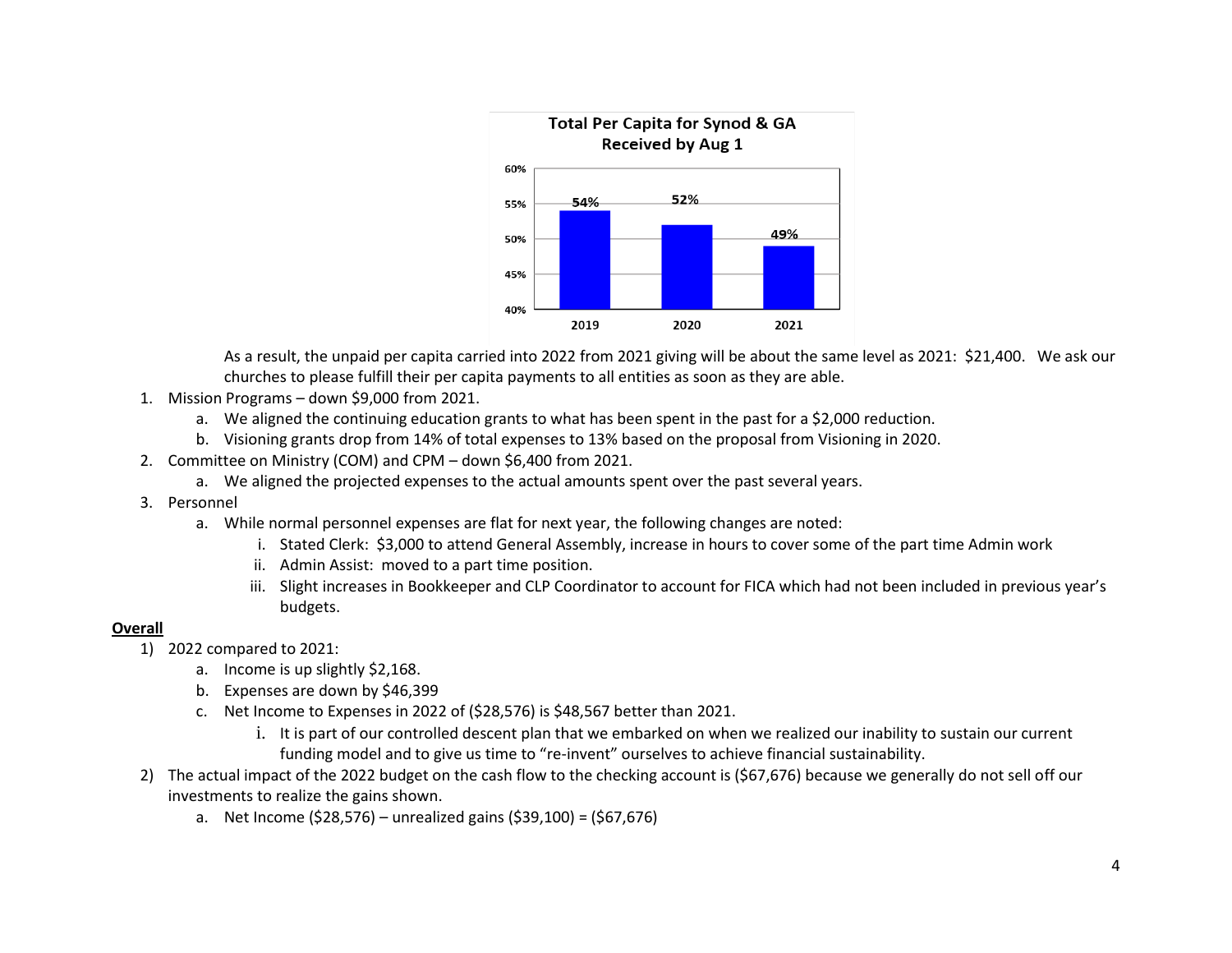| <b>Presbytery of Great Rivers: 2022 Budget</b> |                       |         |                       |         |                       |         |                     |                |
|------------------------------------------------|-----------------------|---------|-----------------------|---------|-----------------------|---------|---------------------|----------------|
|                                                | <b>Actual</b><br>2020 |         | <b>Budget</b><br>2021 |         | <b>Budget</b><br>2022 |         | Change<br>$22 - 21$ |                |
|                                                |                       |         |                       |         |                       |         |                     |                |
| <b>Receipts</b>                                |                       |         |                       |         |                       |         |                     |                |
| Presbytery Per Capita                          | \$                    | 195,918 | \$                    | 195,784 | \$                    | 185,452 | \$                  | (10, 332)      |
| Interest Income                                |                       | 3,598   |                       | 1,200   |                       | 1,000   |                     | (200)          |
| <b>Mission</b>                                 |                       | 65,385  |                       | 65,000  |                       | 61,600  |                     | (3,400)        |
| Dividends & Unrealized Gain (Loss)             |                       | 86,999  |                       | 23,000  |                       | 39,100  |                     | 16,100         |
| <b>Trust Clause Payments</b>                   |                       | 12,216  |                       | 11,500  |                       | 11,500  |                     |                |
| <b>TOTAL Budgeted RECEIPTS</b>                 | \$                    | 364,116 | \$                    | 296,484 | \$                    | 298,652 | \$                  | 2,168          |
| Presbytery Per Capita                          | $\mathfrak{S}$        | 21.46   | $\mathfrak{S}$        | 22.46   | \$                    | 22.46   | \$                  |                |
| Synod of Lincoln Trails Per Capita             |                       | 3.81    |                       | 3.81    |                       | 3.81    |                     |                |
| General Assembly Per Capita                    |                       | 8.95    |                       | 8.98    |                       | 8.98    |                     | $\blacksquare$ |
|                                                | \$                    | 34.22   | \$                    | 35.25   | \$                    | 35.25   | \$                  | ۰              |
| <b>Expenses</b>                                |                       |         |                       |         |                       |         |                     |                |
| <b>Presbytery Office</b>                       |                       |         |                       |         |                       |         |                     |                |
| Rent                                           |                       | 17,329  |                       | 14,350  |                       | 14,924  |                     | 574            |
| <b>Utilities</b>                               |                       |         |                       |         |                       |         |                     |                |
| Maintenance                                    |                       |         |                       |         |                       |         |                     |                |
| Telephone/All Communications                   |                       | 1,269   |                       | 6,200   |                       | 1,300   |                     | (4,900)        |
| Service Agreements                             |                       | 12,597  |                       | 7,200   |                       | 10,000  |                     | 2,800          |
| Internet and Web Page                          |                       |         |                       |         |                       |         |                     |                |
| Postage                                        |                       | 1,474   |                       | 1,700   |                       | 1,600   |                     | (100)          |
|                                                |                       |         |                       | 3,000   |                       | 3,000   |                     |                |
| <b>Office Supplies</b>                         |                       | 3,176   |                       |         |                       |         |                     |                |
| Gifts and Celebrations                         |                       | 111     |                       | 250     |                       | 125     |                     | (125)          |

### DOUBLE-CLICK TO OPEN AND SCROLL THROUGH SPREADSHEET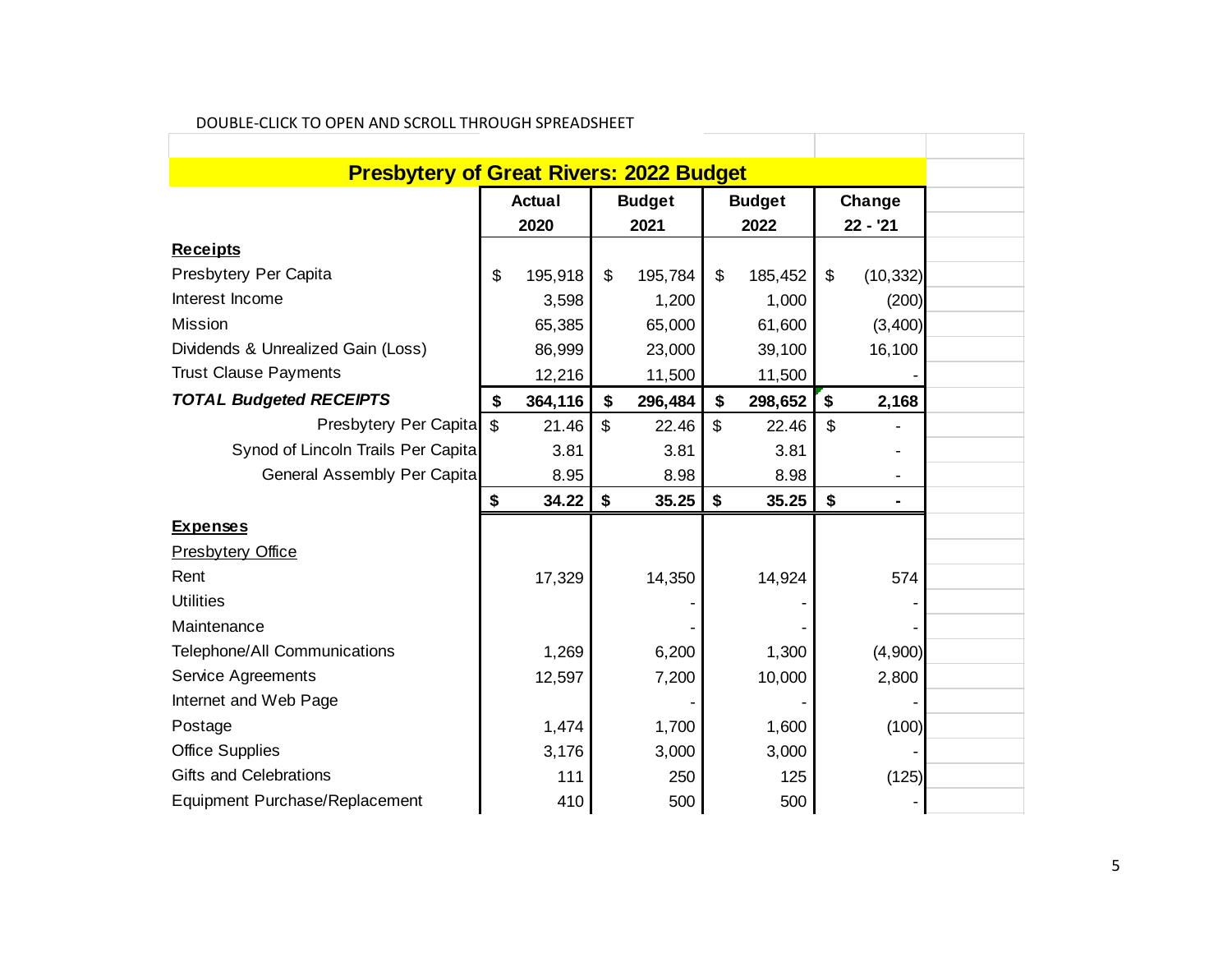# ADMINISTRATION TEAM REPORT:

- **7) Motion to change the status of the existing Personnel Sub Committee which today reports to the Admin. Committee to a straight-line independent committee.** 
	- **a- All existing language in the GRP bylaws under ARTICLE VIII – ADMINISTRATION TEAM which correspond to Personnel responsibilities will be eliminated.**
	- **b- The following section will be added to GRP Bylaws ARTICILE X – COMMITTEES.**

# **Section 6 Personnel Committee**

**1- Responsibilities:**

**The Personnel Committee shall be responsible for:**

**a. The annual review and evaluation of the work of all staff members and the Stated Clerk at least annually.**

**b. The annual review of financial compensation and employee benefits for all staff; recommending action as appropriate.**

**c. Maintenance/development of the staffing rationale for the Presbytery and authoring position descriptions for staff authorized by the Presbytery Assembly.**

**d. Work with Lead Presbyter to advertise, interview and hire staff for positions as authorized by Presbytery Assembly.**

**e. Review of personnel policies to ensure compliance with General Assembly and Synod directions and maintenance of the Personnel Policies section of the Manual of the Presbytery.** 

**f. Contribute to the development of the annual budget as it impacts staffing.**

**g. Participate in work required to reorganize and/or restructure the Presbytery.**

# **2- Membership:**

**Personnel Committee shall be composed of six members who shall be nearly equal in representation of minister members and ruling elders. The membership, to include the chair, shall be nominated by the**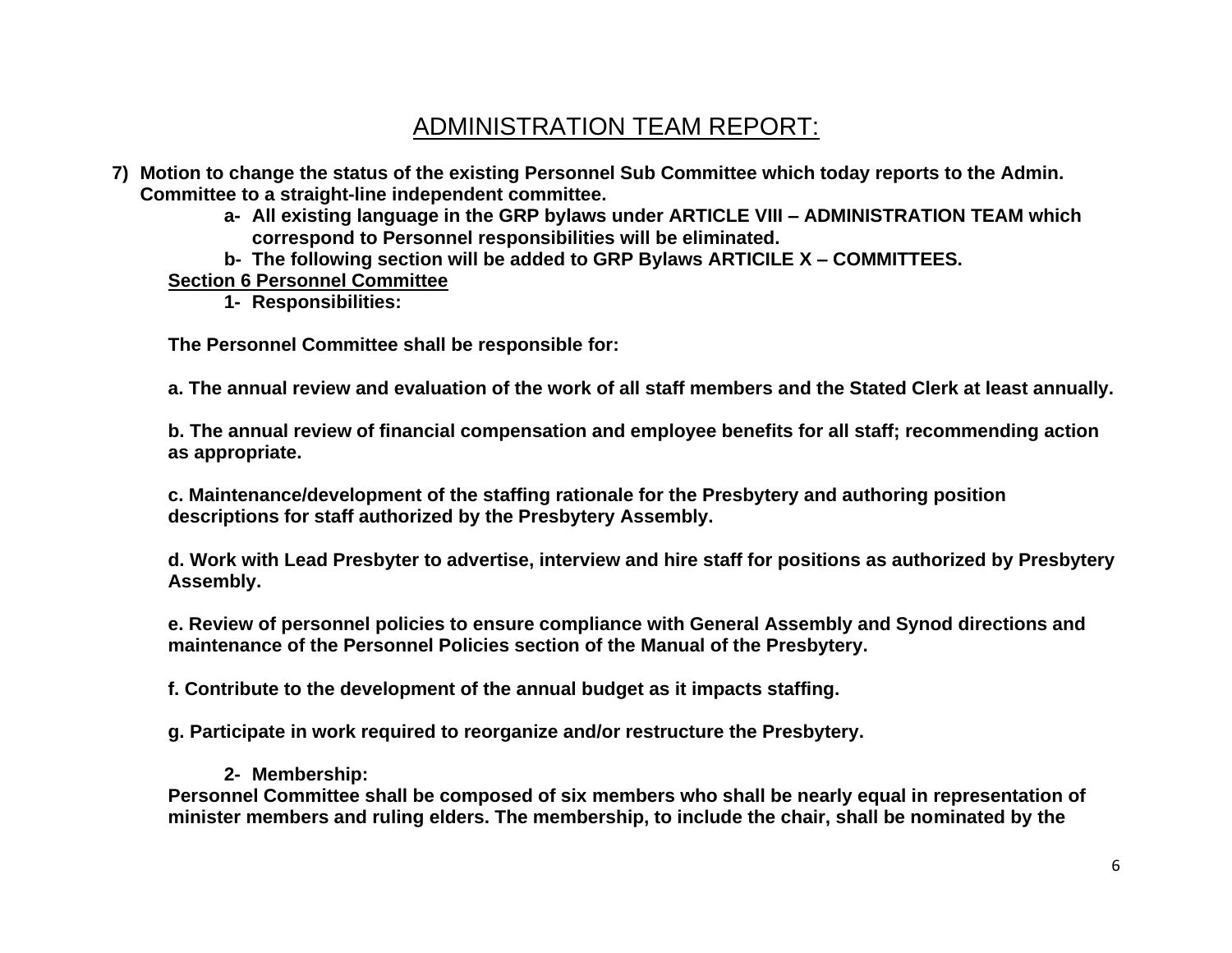**Nominating Committee for election by the Presbytery Assembly at the last stated meeting of the year to begin serving January 1 of the year following election. At the first meeting of the year the Committee shall elect from its membership a Vice Chair. No member shall serve more than two consecutive three-year terms or portions of terms.**

**3- Committee Meetings:**

**Meetings shall be held monthly and as needed if special circumstances dictate.**

**4- Quorum:**

**The quorum shall be a majority of its membership.**

**5- Staff:**

**The Presbytery may provide staff services, as needed through permanent employed staff, short-term contractual services or by using available personnel with special skills.**

# *Rationale:*

For many years the Personnel Sub Committee has operated independently, with little or no reporting to the Administrative Committee. It needs to be noted that most of what the Personnel Sub Committee does is extremely confidential and for the most part should not be reported out of the Administrative Committee. It also must be noted that since the formation of the GRP Leadership Committee the Personnel Sub Committee chair has been a voting member of the Leadership Committee. For the last few months there have been numerous conversations between Leadership, Administrative and Personnel teams and we agree that past practices of how personnel operates today need to be codified to officially be included in our bylaws and that these changes will be beneficial in the day to day operations of GRP.

# COMMITTEE ON MINISTRY REPORT:

# 8) **It is the recommendation of the Committee on Ministry that the minimum effective salary be raised by 2% for 2022.**

*Rationale:*

Book of Order G-3.0106 paragraph 6 reads:

The administration of mission demonstrates the unity and interdependence of the church, in that councils share with one another responsibilities, rights, and powers (F-3.0203). Through their members and elected commissioners, lower councils participate in planning and administration of the work of higher councils, and in consultation between bodies concerning mission, budget, staffing and fair employment practices, and matters of equitable compensation.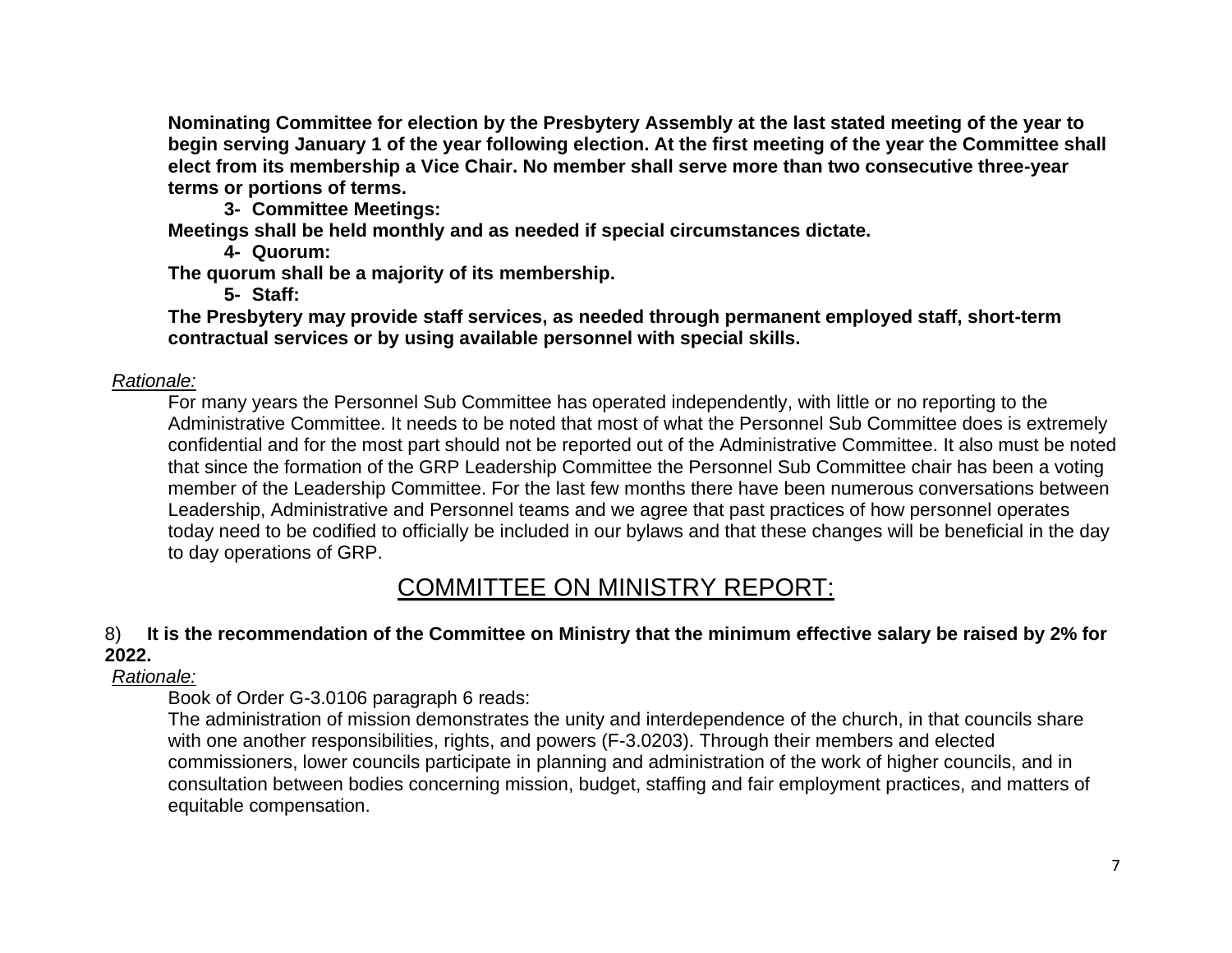PGR Manual of Operations - COM Handbook page 38 of 111, version 5 update 3-08-2021 reads: Section III: Part 1 - Policy for Pastor Compensation

A. Biblical Basis The presbytery encourages congregations to be generous in compensating pastors and associate pastors. In his first letter to Timothy (5:17-18), Paul wrote, "Let the elders who rule well be considered worthy of double honor, especially those who labor in preaching and teaching; for the scripture says, 'You shall not muzzle an ox while it is treading out the grain,' and, 'The laborer deserves to be paid.'. . ." NRSV Minimum compensation requirements, adopted annually by our presbytery, provide the starting point for full-time clergy compensation. While no full time pastor may be reimbursed at a lower level, these figures are not intended to set the maximum remuneration. Congregations are encouraged to pay their pastors a fair, just and generous salary, in relation to positions requiring comparable education.

The committee researched the Cost of Living Adjustment (COLA) from the following websites for discussion at the July 7th and August 3rd meetings:

From the website InflationData.com, accessed for this report on August 12, 2021: https://inflationdata.com/Inflation/Inflation\_Rate/CurrentInflation.asp?reloaded=true

The Consumer Price Index for All Urban Consumers (CPI-U) increased 0.5 percent in July on a seasonally adjusted basis after rising 0.9 percent in June, the U.S. Bureau of Labor Statistics reported today. Over the last 12 months, the all items index increased 5.4 percent before seasonal adjustment. The indexes for shelter, food, energy, and new vehicles all increased in July and contributed to the monthly all items seasonally adjusted increase.

From the website HealthCareFinanceNews.com, article Medicare Part D average premiums to increase nearly 5% in 20221, CMS says accessed for this report on August 12, 2021:

https://www.healthcarefinancenews.com/news/medicare-part-d-average-premiums-increase-nearly-5-2022-cmssays

The Centers for Medicare and Medicaid Services has released its projections for average basic monthly premiums for standard Medicare Part D coverage in 2022, which the agency expects will be about \$33 -- a 4.9% increase from the \$31.47 average premium in 2021.

From the website AARP.org, article Social Security COLA 2022: How Much Will Benefits Increase Next Year? accessed for this report on August 12, 2021: https://www.aarp.org/retirement/social-security/info-2021/cola-2022 increase-forecast.html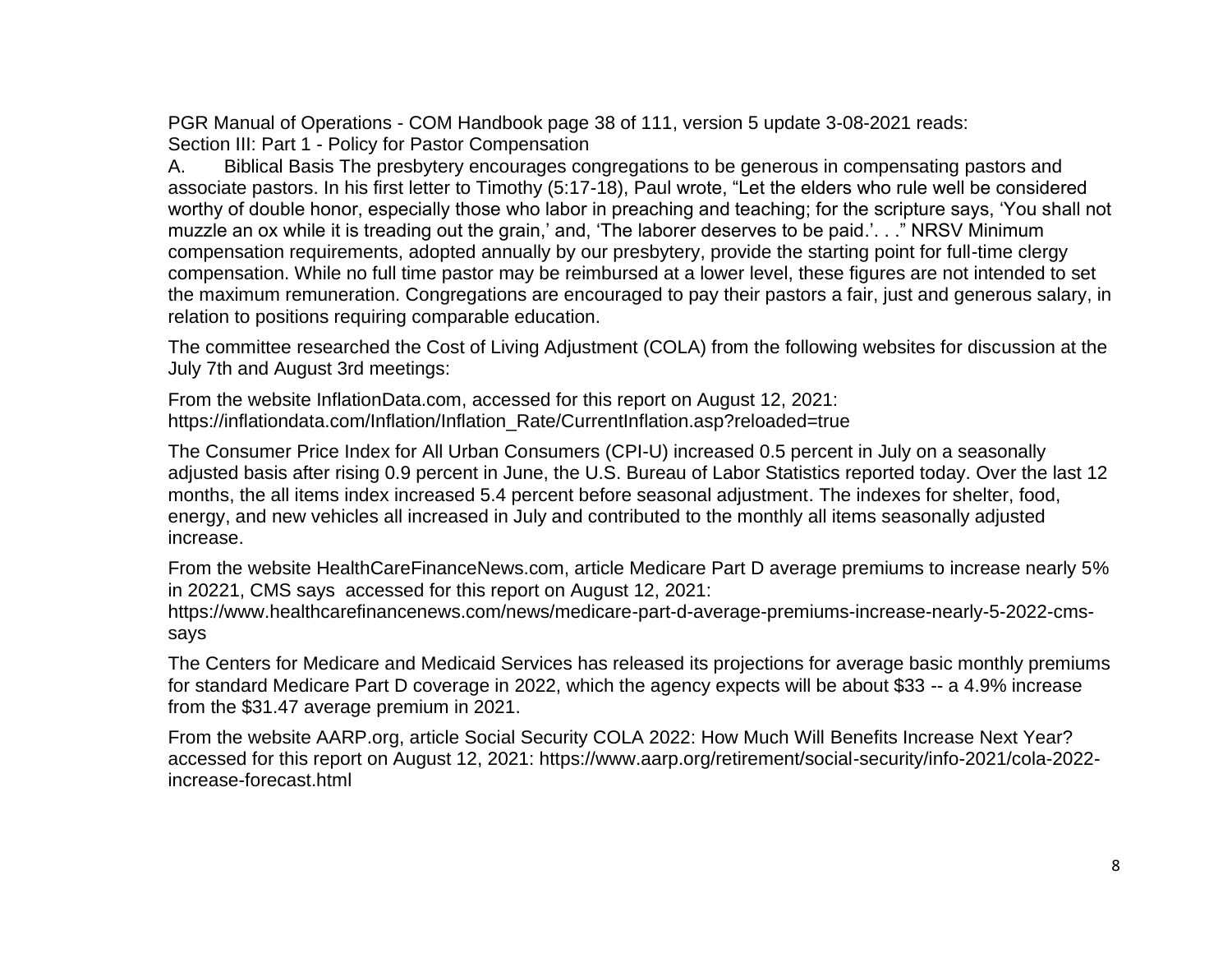Estimates for the 2022 COLA range from 4.5 percent from Moody's Analytics to 6.1 percent from The Senior Citizens League. Economist Bill McBride, who writes the finance and economics blog Calculated Risk, estimates the 2022 COLA at 5.5 percent.

Resourced the Social Security Administration website accessed for this report on August 12, 2021: https://www.ssa.gov/oact/solvency/provisions/cola.html

The Committee on Ministry, tasked by 2020 Moderator Maura McGrath-Nagle to research which churches would be affected by wage increases, assigned an ad hoc committee to gather information and report back to the plenary. Rev Kay Daniel and Rev Sterrett Collins volunteered for this work. They compiled an Excel spreadsheet that notated each church within the Presbytery, the reported salaries paid according to Terms of Call and contracts, reported church expenses, percent of employment rate (full time, part time etc), minimum salary requirements and the Community Household income for each church location.

All of these resources and information were consulted as the Committee deliberated on the recommendation to bring before the Presbytery.

The breakdown of the proposed increas would be as follows:

exact increases for each category are:

Level 1 (0 to 4 years): \$911.7 annually or \$75.98 per month

Level 2 (over 4 years): \$981.62 annually or \$81.80 per month

CLP: \$729.32 annually or \$60.78 per month

All numbers are rounded up to the cent.

- 9) COM recommends to Presbytery of Great Rivers to update section 4, Part 2, point B, sub-section f, of the COM handbook to read:
	- o The PGR will provide an annual training workshop on misconduct for all ministers **[members of Great Rivers Presbytery]**, candidates, and elders serving as Commissioned Lay Pastors in the PGR **[including all those leading congregations],** who shall be required to attend each year. Employees and volunteers of the PGR will be encouraged to attend. The Stated Clerk will report annually to PGR the names of those ministers, candidates and elders serving as Commissioned Lay Pastors who have not attended a workshop and communicate to their session or employer their failure to attend. The content of the workshop will include at least the following: (bullet points on page 46 of 93 will follow unchanged).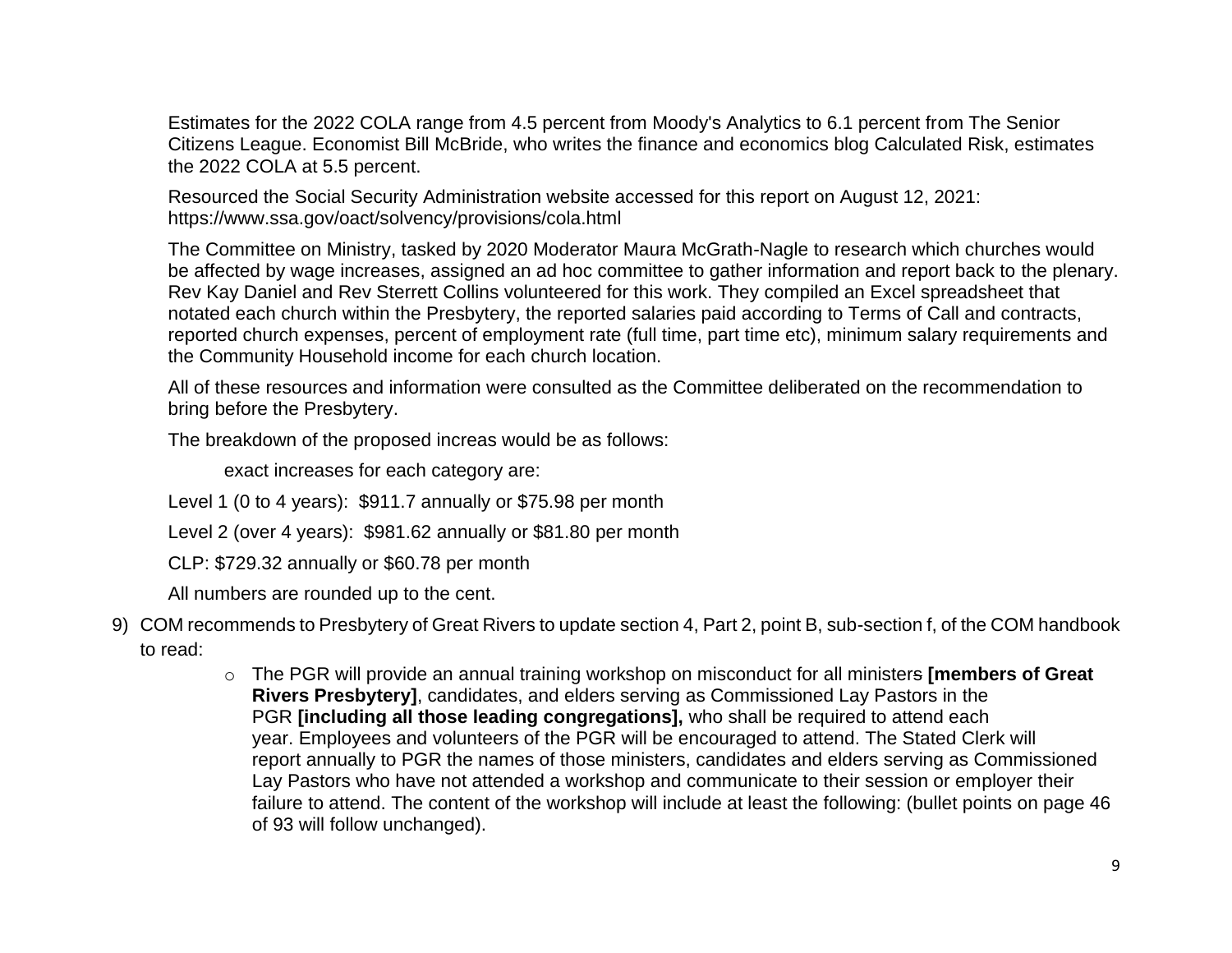# **[bold is the addition to the current document]**

# *Background and Rational:*

To clarify the language of who is to participate in annual Ethic Training. This aligns with the 2020 Vision Statement: Resource - We aspire to be resourced and resourcing, to teach and to learn, as we respond to the unique challenges of today. We want spaces to reflect on our effectiveness and sharpen our discipleship, attentive to our heads, our hearts, and our bodies. We want to be strengthened, trained, and equipped for 21st century ministry in our local contexts.

# **10) The Nomination committee requests Assembly approval of Maura McGrath Nagle as chair of Committee on Preparation for Ministry.**

*Rationale:*

Under the authority of our bylaws the Administration Team can appoint, pending the approval of the Presbytery Assembly, persons to fill vacancies temporarily in Presbytery-elected positions. Due logistical requirements of Presbytery USA the Nomination committee moves to make permanent the temporary appointment of Maura McGrath Nagle to the position of Moderator of CPM.

**11) The Committee on Preparation for Ministry recommends that Inquirer Samuel La Mere be received as a candidate for the office of Minister of Word and Sacrament upon the successful completion of an examination by the assembly. To accomplish this, the Committee on Preparation for Ministry moves to proceed with the examination of Inquirer Samuel La Mere with respect to his Christian faith, forms of Christian service undertaken and motives for seeking the ministry.**

*Rationale:*

*The Book of Order, G-2.0600 ff discusses the process for preparation for ministry. Upon examination by the Committee on Preparation for Ministry, the committee finds that Samuel La Mere has satisfactorily achieved the goals of the Inquirer phase of preparation and is now ready to be moved to Candidacy.*

# *12) Motions to release Administrative Commissions for:*

*a. Buffalo Hart AC reports finalization of separation agreement with Buffalo Hart Presbyterian Church and PC(USA) and Presbytery of Great Rivers. Motion to dissolve the relationship and release BHPC to affiliate with another Presbyterian denomination. Motion to dissolve the AC*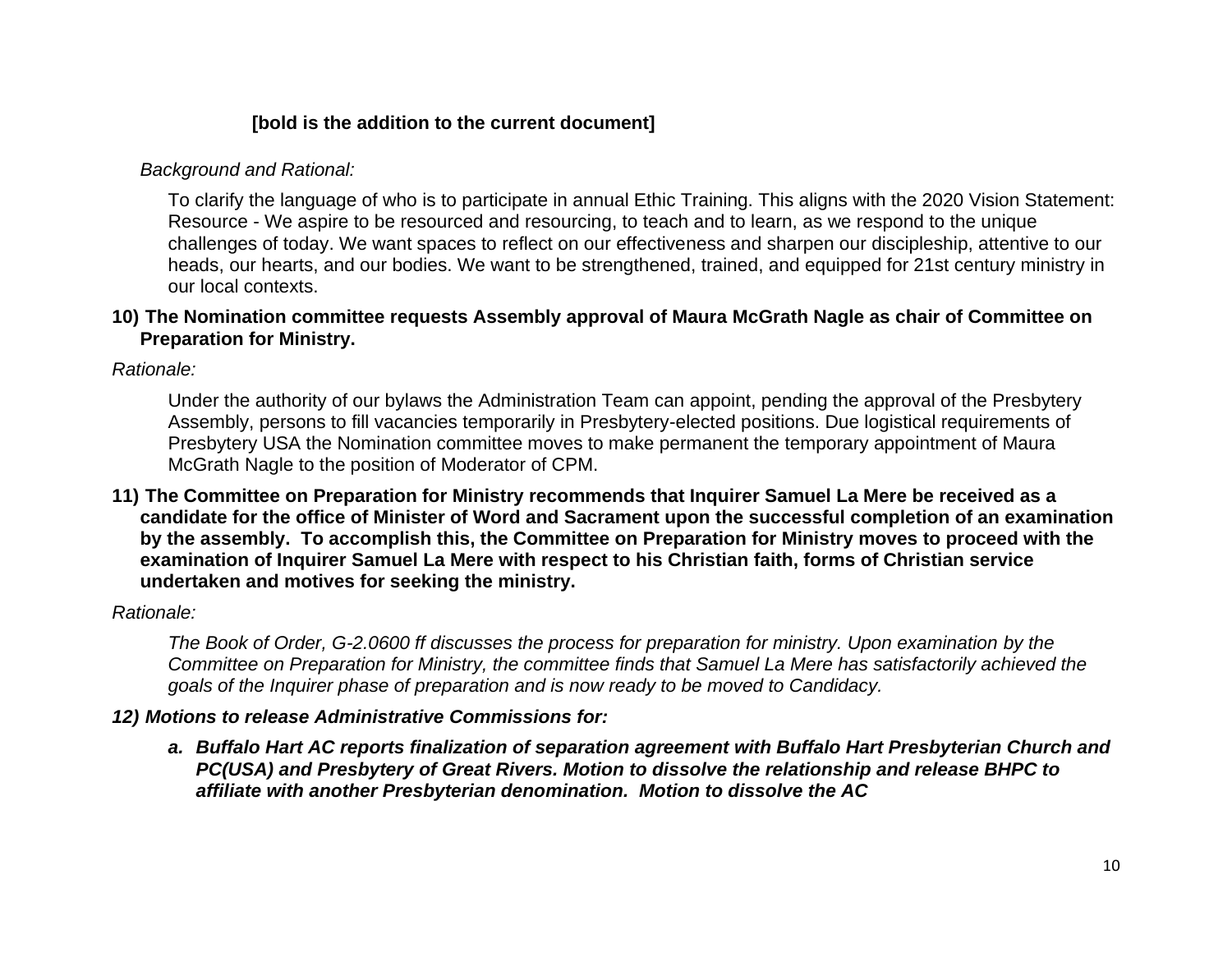- *b. Greenview AC requests the PGR dissolve the AC and Greenview returns to regular communications through its COM ministry partner.*
- *c. Nauvoo - Nauvoo Presbyterian Church closed in summer of 2020. Motion to dissolve the AC.*

# *13) First reading of motion to establish C.A.R.E.*

# FIRST READING OF PROPOSED BYLAWS CHANGE FOR A NEW COMMITTEE ON ACCESSIBILITY, REPRESENTATION, AND EQUITY (C.A.R.E.)

**MOTION: The Leadership Team teams moves the Presbytery of Great Rivers to amend the bylaws with the following six changes that would create a new committee on representation for Great Rivers Presbytery reconfigured as a Committee on Accessibility, Representation, and Equity (C.A.R.E.).** *(While this is one motion, the six changes are broken up separately with their own rationales for ease of discussion)* 

### **1. ADD NEW SECTION**

[ARTICLE X- COMMITTEES Section 5 Committee on Accessibility, Representation, and Equity

a. Responsibilities. The Committee on Accessibility, Representation, and Equity shall be responsible for responding to the goals and objectives and related matters which deal with enhancing and strengthening the participation, inclusiveness, and representation of Great Rivers Presbytery as required by the PCUSA Constitution (G-3.0103). In partnership with the committees and teams of the presbytery, the focus of this committee will be to "advise the council regarding the implementation of principles of unity and diversity, to advocate for diversity in leadership, and to consult with the council on the employment of personnel, in accordance with the principles of unity and diversity in F-1.0403." (G-3.0103)

Specific responsibilities include:

• Assisting the presbytery in identifying barriers to participation and access within the work and life of the presbytery, and empower the committees and teams of Great Rivers with considerations, conversations, resources, and recommendations that expand access to the work and life of presbytery, with attention to how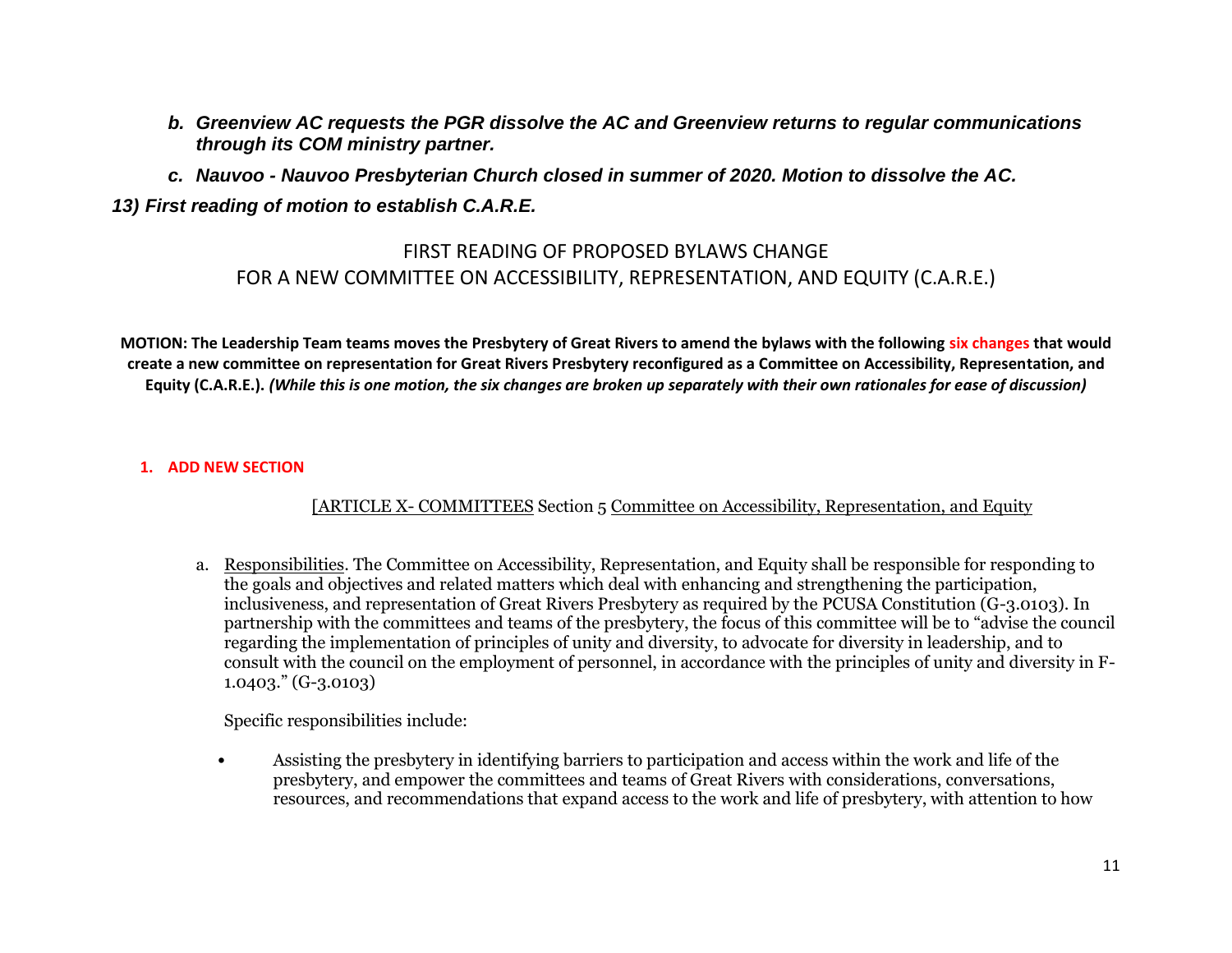challenges around inequity and exclusion may arise in their work.

- Leading, arranging, and promoting opportunities around intercultural competence, cultural humility, and capacity-building efforts for our presbytery, focusing on issues such as access, equity, gender issues, disability, language, race, culture, and identity, including a once-a-year mandated training on anti-racism, similar to our yearly required boundary training.
- Help to identify regional agencies in the community of Great Rivers Presbytery as well as entities within the PC(USA) who are doing justice, advocacy, and equity work that the ministries of Great Rivers should be aware of in their partnering efforts for engaging the community, including but not limited to charity efforts.
- Regularly assessing the impact, goals, and purpose of its own work, both internally and with periodic assistance from outside of the Presbytery of Great Rivers.
- b. Membership. The Committee on Accessibility, Representation, and Equity elected by the Presbytery Assembly shall consist of 9 members at large. Membership shall be divided into three equal classes and shall be nearly equal representation of Ruling Elders and Ministers of Word and Sacrament, with regular consideration towards equitable participation along gender, ethnicity, and region. The chair shall be nominated by the Presbytery Nominating Committee and elected for a three year term by the Presbytery Assembly at the last stated meeting of the year to begin serving January 1 of the year following election. At the first meeting of the year the Team shall elect from its membership a Vice Chair. No member shall serve more than two consecutive terms or portions of terms.
- c. Corresponding Members. The Moderator, Moderator-Elect, Lead Presbyter, Stated Clerk, and Treasurer will be corresponding members.
- d. Meetings. Regular meetings of the Committee on Accessibility, Representation, and Equity shall be held at least quarterly. Other meetings may be held on the Committee's own appointment, at the call of the chair or at the call of the Presbytery Assembly
- e. Quorum. The quorum shall be a majority of the respective members.
- f. Staff. The Presbytery may provide staff services, as needed through permanent employed staff, short-term contractual services or by using available personnel with special skills.
- g. Delegation of Duties. The Committee on Accessibility, Representation, and Equity may appoint groups for duration and of a size necessary to carry out its work.]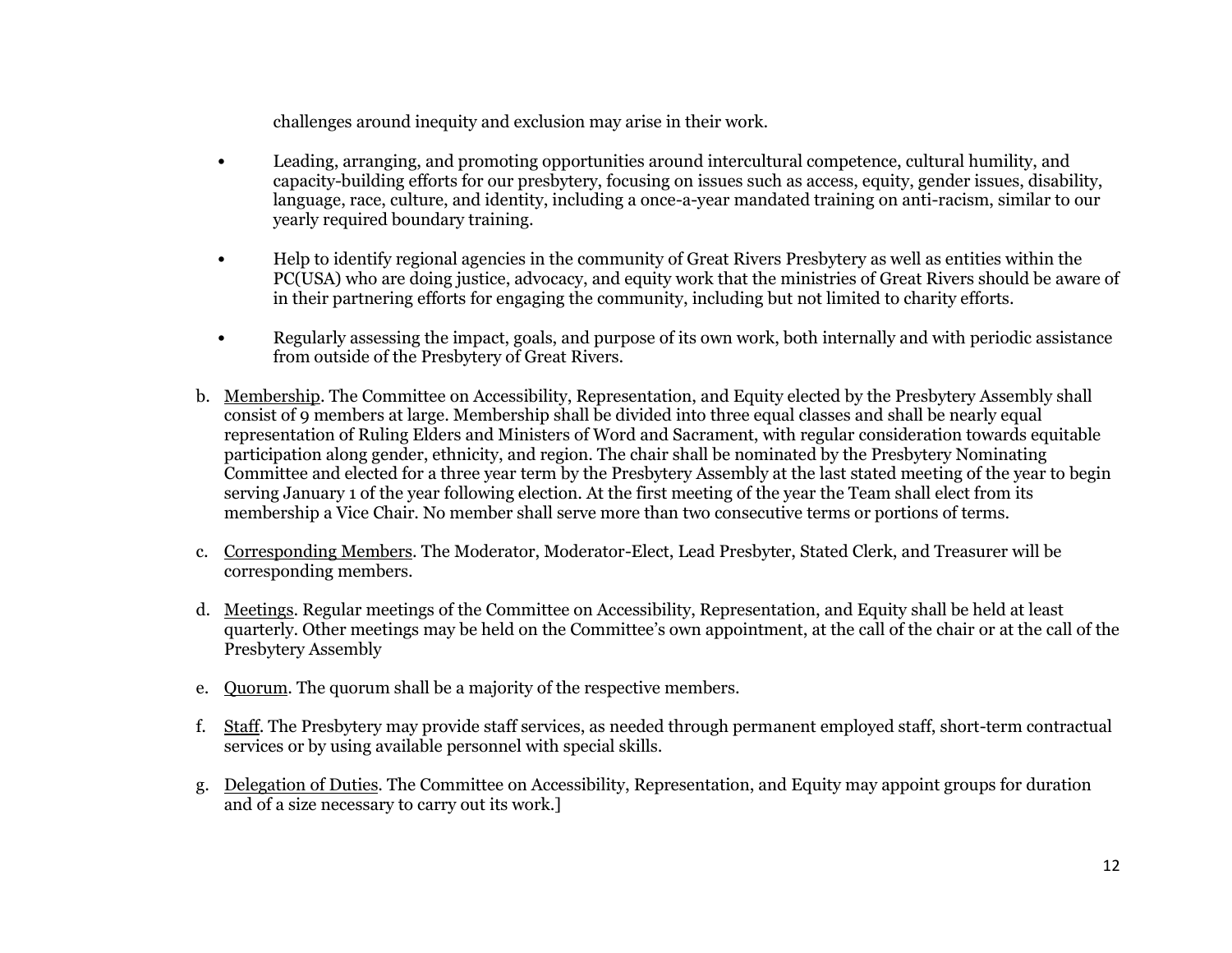### *Rationale for part 1:*

*The following amendment to the bylaws would put us in compliance with the Book of Order:* 

G3.0103 Participation and Representation

The councils of the church shall give full expression to the rich diversity of the church's membership and shall provide for full participation and access to representation in decision-making and employment practices (F-1.0403). In fulfilling this commitment councils shall give due consideration to both the gifts and requirements for ministry (G-2.- 1-4) and the right of people in congregations and councils to elect their officers (F-3.0106).

Each council shall develop procedures and mechanisms for promoting and reviewing that body's implementation of the church's commitment to inclusiveness and representation. Council's above the session shall establish by their own rule committees on representation to fulfill the following functions: to advise the council regarding the implementation of principles of unity and diversity, to advocate for diversity in leadership, and to consult with the council of employment of personnel, in accordance with the principles of unity and diversity in F-l.0403 A committee on representation should not be merged with another committee or made a subcommittee of another committee.

On August 20, 2020, Leadership Team shared with the assembly that they would be recommending to the assembly a first reading of bylaws to establish a new committee, C.A.R.E. (Committee on Accessibility, Representation, and Equity) to bring us into compliance with our constitutional responsibility to have an independent committee on representation. In that work, our keynote speaker for that meeting was Rev. Molly Casteel from the Office of the General Assembly and Assistant Stated Clerk for Equity and Representation, who shared on "The Value of Accessibility, Representation, and Equity in our Presbytery." As our consultant, she has since assisted us with the specific text and duties of this work and endorses this recommendation.

The duties under the bullet points each respectively focus on the vital work of RESOURCING, CAPACITY-BUILDING, NETWORKING, and SELF-ASSESSING. The duties named are consistent with Item 00-29 "On the Church in This Moment in History" approved by the 224<sup>th</sup> PCUSA General Assembly (2020) to "*Recommend that PC(USA) congregations, mid councils, and all General Assembly entities develop and adopt an antiracism policy in their bylaws by engaging Item 02-137, "On Amending G-3.0106 to Add an Antiracism Policy with*  Suggested Training for All Members of Each Council." Item 02-137 was deferred to the 225<sup>th</sup> General Assembly due to the abridged schedule due to the pandemic. Approval of this action will permit us to get a head of the curve of General Assembly's potential recommendations. This committee would be tasked with further articulating our anti-racism policy in its committee's manual of operations.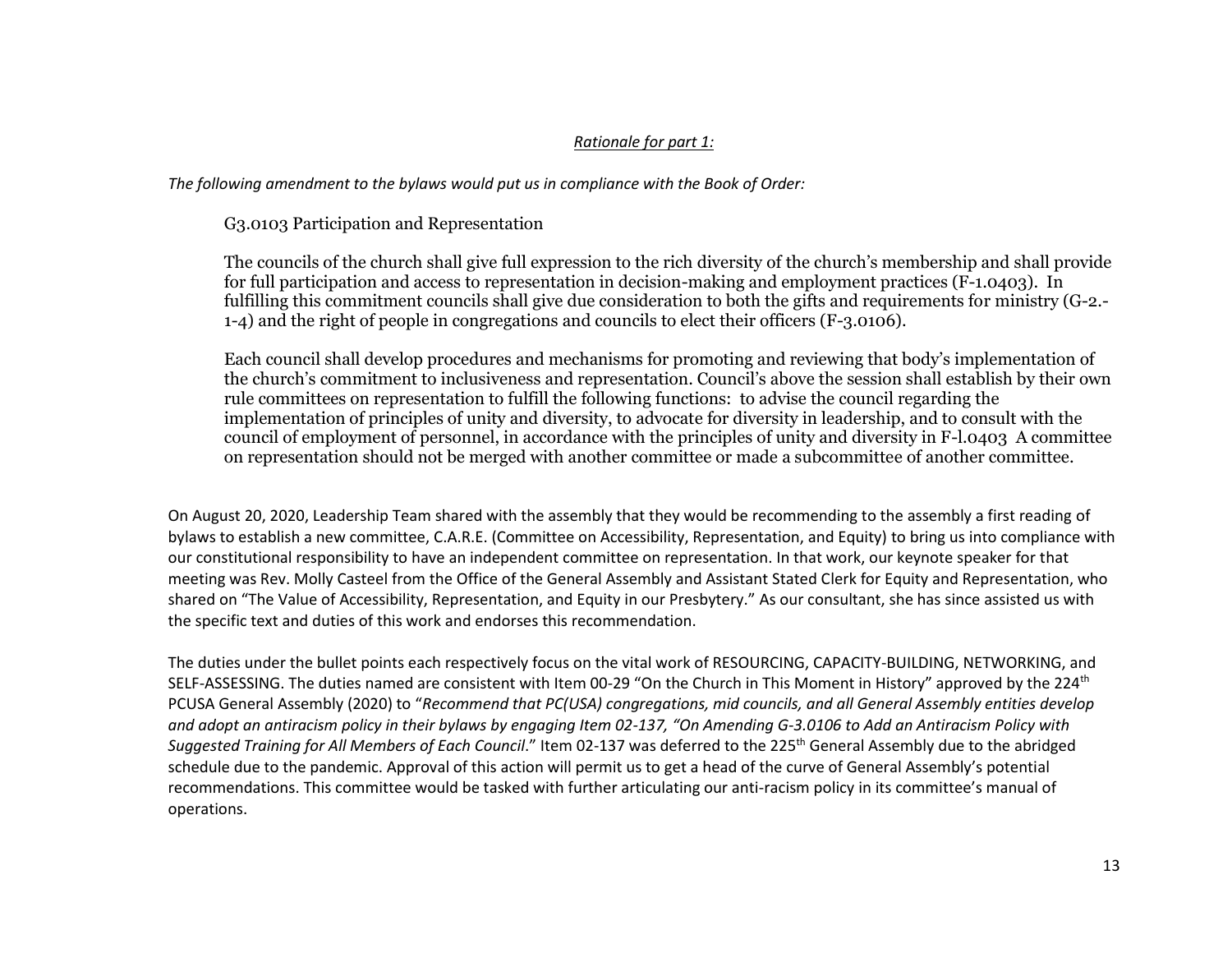Further details, specific procedures, anti-racism policies, anti-racism training requisites, and other processes will be articulated in the committee specific manual of operations, consistent with other committee handbooks and manuals of operations for different committees, which are typically not articulated in the bylaws.

The form, structure, and wording are consistent with much of the rest of the bylaws in how our committees are structured.

### Here is a basic timeline of the history of the work of representation in Great Rivers Presbytery, based on written records:

- *On February 27, 2007, the Assembly granted a request from the Nominating Committee not to form a committee on representation for that year.*
- *On January 18, 2012, the Administration Team determined that constitutional "requirements for a Committee on Representation will be met by having a moderator's review of committee members."*
- *On March 6, 2012, a bylaw change was approved by the assembly to create a Consultation on Representation in which "*Each year the Presbytery shall conduct a Moderator's Consultation on Representation prior to the final meeting of the Presbytery. The purpose of the Consultation is to direct the "implementation and review" of the "church's commitment to inclusiveness and representation" as expressed in F-1.043 and G-3.0103 in the Presbyterian Church USA Constitution…The members of the consultation shall be at the invitation of the Moderator and shall include the Chairs of the Nominating Committee, Personnel Committee, Visioning Team, Administration Team, Committee on Ministry, Committee on Preparation for Ministry and between three and six members at large*."*
- *On March 5, 2013, a completed consultation was reported, with recommendations for the presbytery for the year 2013 that included recommendations for committees, sessions, and pastors to make the life and work of the presbytery more accessible to all.*
- *In 2015, the work of "ensuring fair and effective representation on Presbytery committees and agencies" became included on the job description of the Stated Clerk.*
- *At the February 14, 2017 assembly, there was a "Motion, Seconded and Approved to recommend to the Administration Team to discuss a committee on representation."*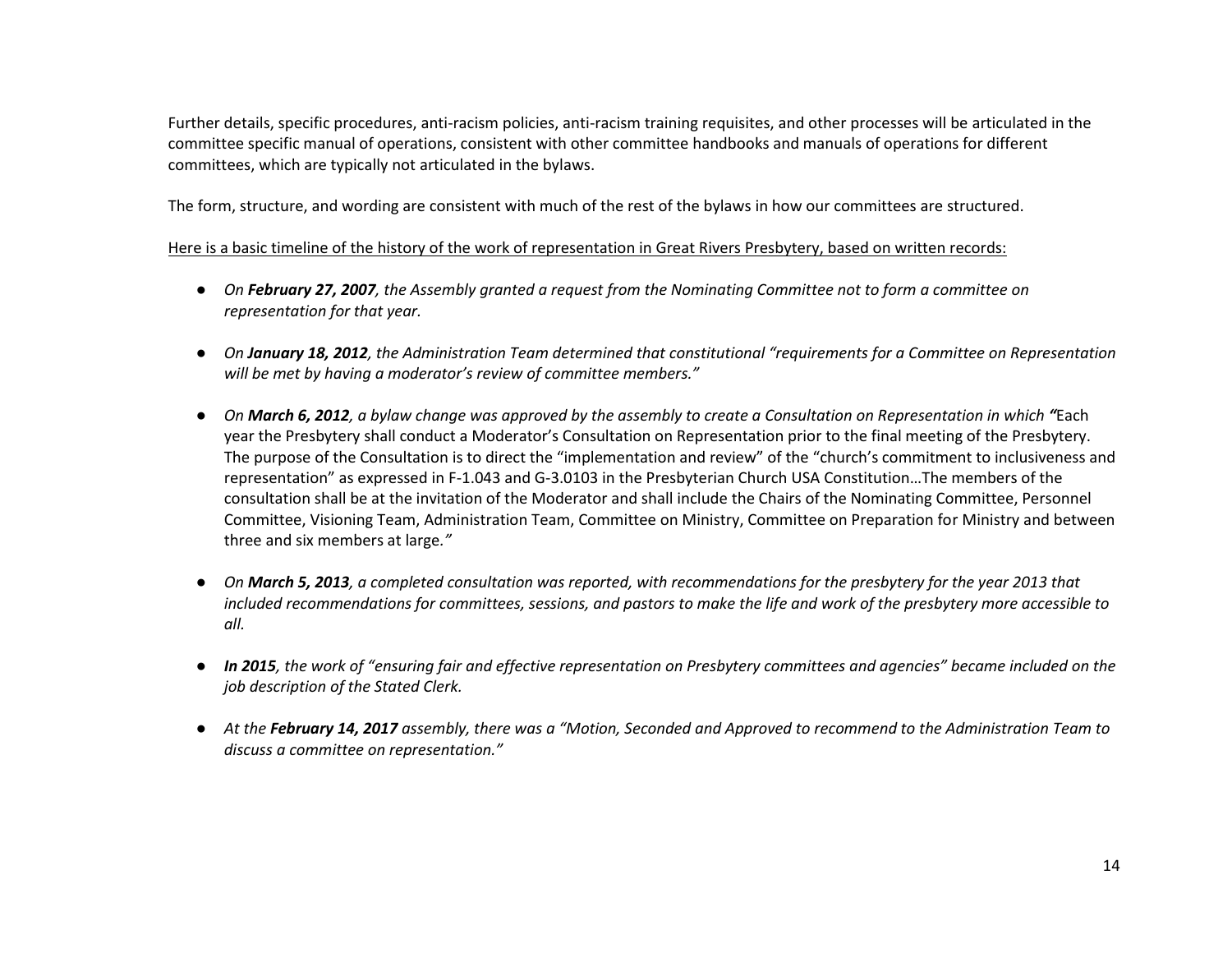- *On May 13, 2017, the Administration Team "discussed a Committee on Representation" and committed to "look further as to how our Presbytery nominates individuals for service."*
- *On August 12, 2017, under new business at the end of the assembly, it was moved and seconded "to form a committee on representation. The motion was defeated."*
- *On October 19, 2017 at the Leadership Team meeting, the moderator-elect brought a report from the Mid Council Leaders Gathering about the denomination's evolving understanding of representation beyond simply being a body-counting auditing body of Nominating Committee, and also the denomination's encouragement to explore new approaches. After closer review, the Leadership Team documented its understanding that "it is very clear that this is a mandated committee. We, therefore, need to put this in place." Moving into 2018, the Leadership Team committed to explore what a committee on representation might look like if implemented here, and informal conversations began with those who expressing interest in a new model.*
- *On August 19, 2020, Rev. Molly Casteel from the Office of the General Assembly and Assistant Stated Clerk for Equity and Representation, was invited to be the keynote speaker at our presbytery assembly on "The Value of Accessibility, Representation, and Equity in our Presbytery." At that same meeting, the Leadership Team announced its goal to bring possible bylaws to the next assembly for consideration.*
- *Between September 2020 and August 2021, Molly Casteel collated samples from across the PCUSA on what a successful committee on presentation could look like, and the Lead Presbyter worked with a small group including the Moderator-Elect and a handful of volunteers (including people who were men, women, and of color) who had expressed interest as early as 2018 to offer feedback about the creation of the committee. In consultation with Molly Casteel, she offered feedback and suggestions on the working draft before it was brought to the Leadership Team.*
- *On August 10, 2021, the Leadership Team reviewed the working draft, strengthened it, and are now bringing it to the assembly.*
- *August 24, 2021: the bylaws will be presented for the first of two readings before bylaws can be changed, if the way be clear.*
- *TBD: November 13, 2021: The bylaws will be presented for a second reading before the new bylaws can be adopted, if the way be clear. (At the earliest), the Nominating Committee may present a slate following that action filling the committee so C.A.R.E. can be functional before 2022.*
- *TBD: First Assembly, February 2022 (at the latest): the Nominating Committee will present a slate filling the committee so this committee can be functional for starting 2022.*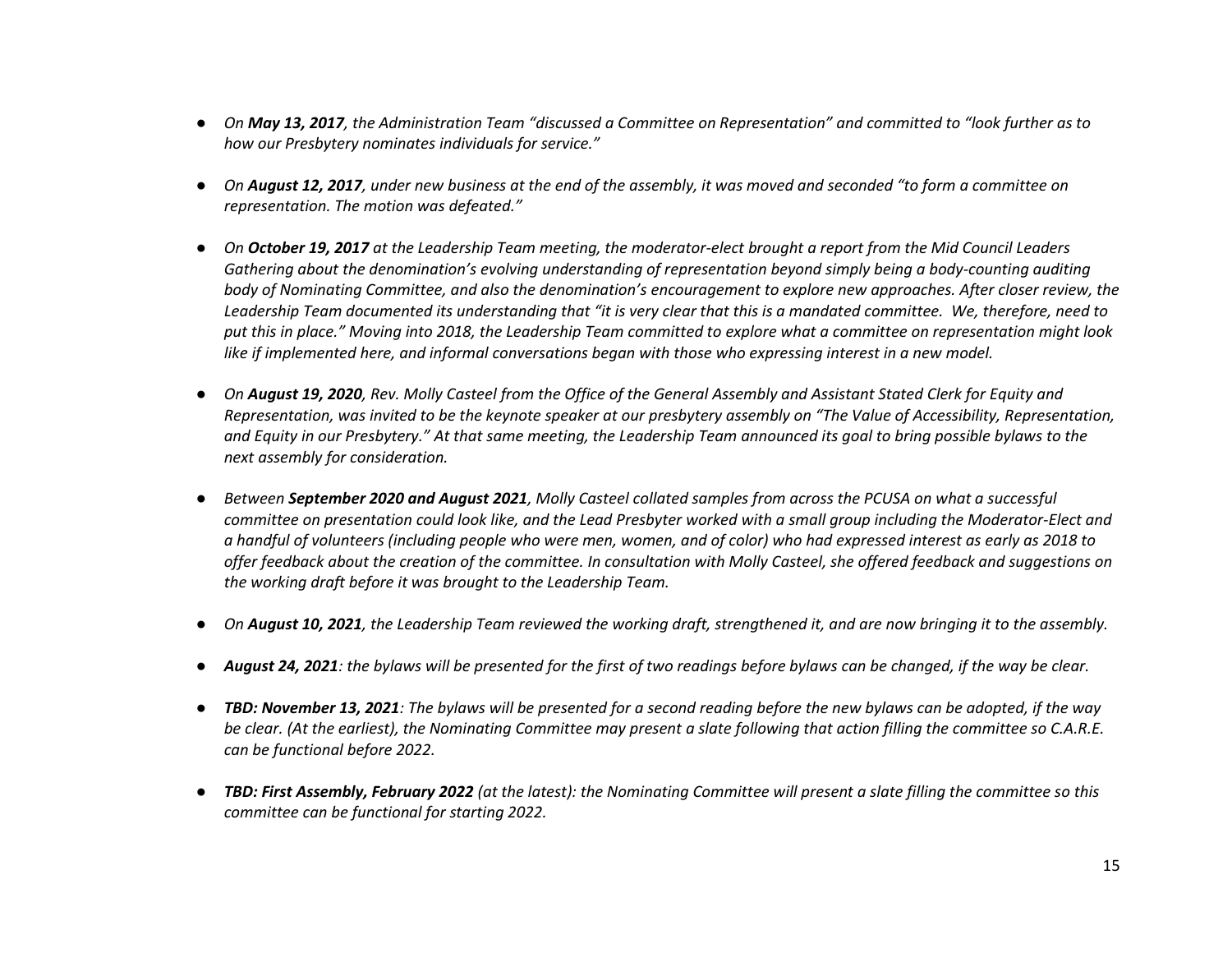This action today honors our past commitments towards representation, build on our collective work of those who have gone before us, and would sustainably consolidate this work in one clear, consistent, and central place.

#### **2. AMEND TEXT, ADJUSTING LEADERSHIP TEAM**

### ARTICLE VII – LEADERSHIP TEAM. Section 2 Membership (Insert "**Committee on Accessibility, Representation, and Equity**" within members of the Leadership Team

#### *Rationale for Part 2:*

*The following routinely adds the chair of C.A.R.E. to the Leadership Team, consistent with our structure in which every committee has presence on the Leadership Team.* 

#### **3. AMEND TEXT, ADJUSTING NOMINATING COMMITTEE**

### ARTICLE X- COMMITTEES, Section 1 Nominating Committee, b Membership

"The Nominating Committee shall be composed of nine **[ten]** members who shall be nearly equal representation of minister members and ruling elders[**, including one voting representative from the Committee on Accessibility, Representation, and Equity, chosen by C.A.R.E.]**

### *Rationale for part 3:*

*Per recommendation from Molly Casteel as our consultant, it is good to bring in a member of C.A.R.E. into any spaces where leaders are selected to participate in official positions of the presbytery. As an alternative to overlooking the slate after much work has already been done by the Nominating Committee, this would change would permit the C.A.R.E. to have presence from the beginning of Nominating Committee's deliberations, and will hopefully make relations between the Nominating Committee and our committee on representation more collaborative.* 

#### **4. AMEND TEXT, ADJUSTING ADMIN**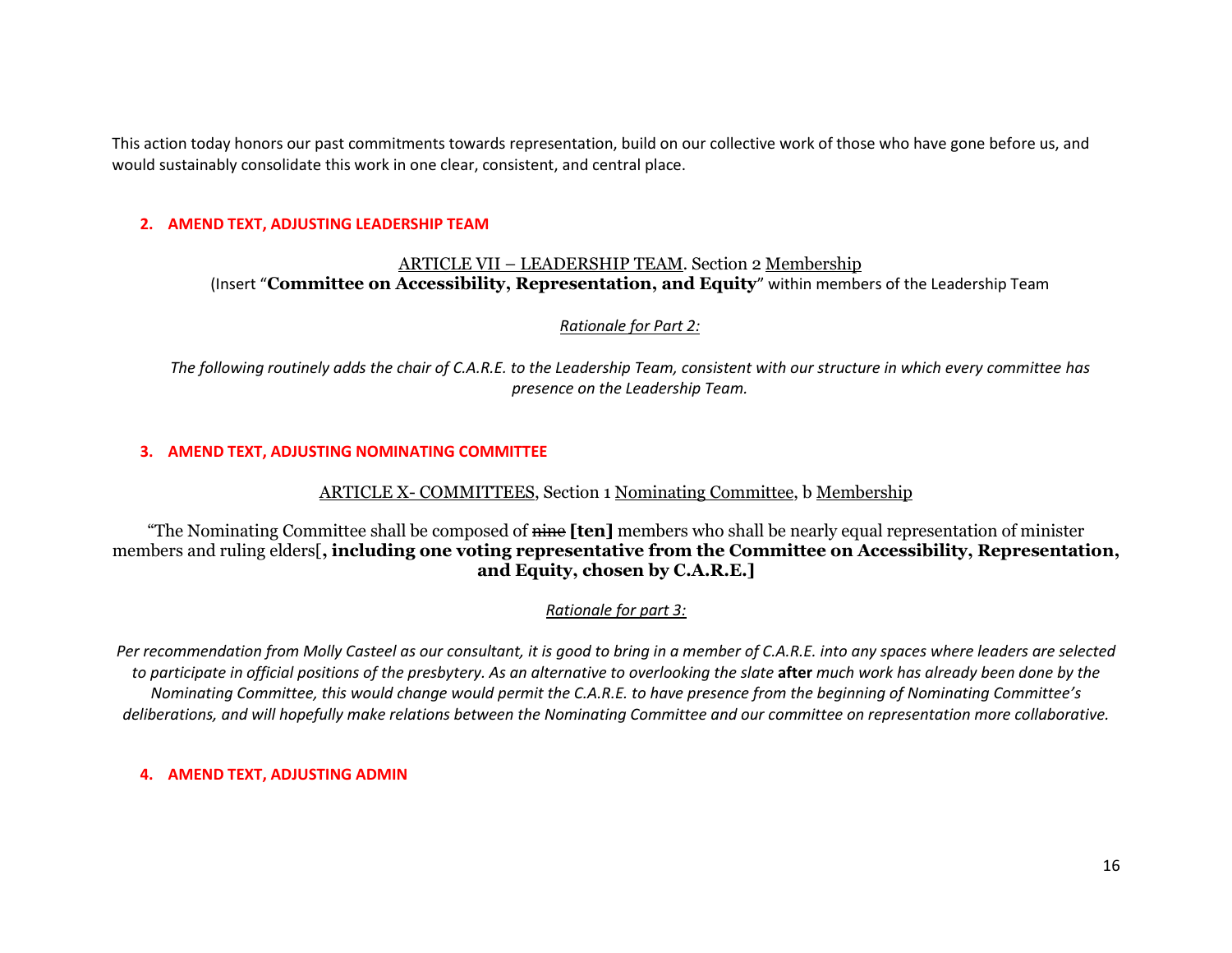### ARTICLE X- COMMITTEES Section 1 Nominating Committee, b. Membership

b. Membership The Nominating Committee shall be composed of nine members who shall be nearly equal representation of minister members and ruling elders. The membership, to include the chair, shall be nominated by the Administration Team in consultation with the Nominating Committee**[;] [a representative from the Committee on Accessibility, Representation, and Equity, chosen by C.A.R.E., shall also serve as a corresponding member for the purpose of nominating the Nominating Committee members."] [T]**he election by the Presbytery Assembly **[will ordinarily take place]** at the last stated meeting of the year to begin serving January 1 of the year following election. At the first meeting of the year the Committee shall elect from its membership a Vice Chair. No member shall serve more than two consecutive terms or portions of terms.

### *Rational for part 4:*

*Per recommendation from Molly Casteel as our consultant, it is good to bring in a member of CARE into any spaces where leaders are selected to participate in official positions of the presbytery. Since the Nominating Committee cannot nominate themselves, that duty has been tasked to Administration Team. Having C.A.R.E. present during those deliberations would assist Admin in considerations of representation in the recruitment of new membership to Nominating.* 

### **5. INSERT TEXT TO PROPOSED AMENDMENT WITH NUMBER CORRECTIONS, ADJUSTING PERSONNEL\***

ARTICLE X- COMMITTEES, Section 6 – PERSONNEL COMMITTEE, Part 3 Corresponding Members

### **[3. Corresponding Members. A representative from the Committee on Accessibility, Representation, and Equity, will be a corresponding member, chosen by C.A.R.E."]**

### 3.**[4] Committee Meetings:**

Meetings shall be held monthly and as needed if special circumstances dictate.

### 4. **[5] Quorum:**

The quorum shall be a majority of its membership.

# 5. **[6] Staff:**

The Presbytery may provide staff services, as needed through permanent employed staff, short-term contractual services or by using available personnel with special skills.